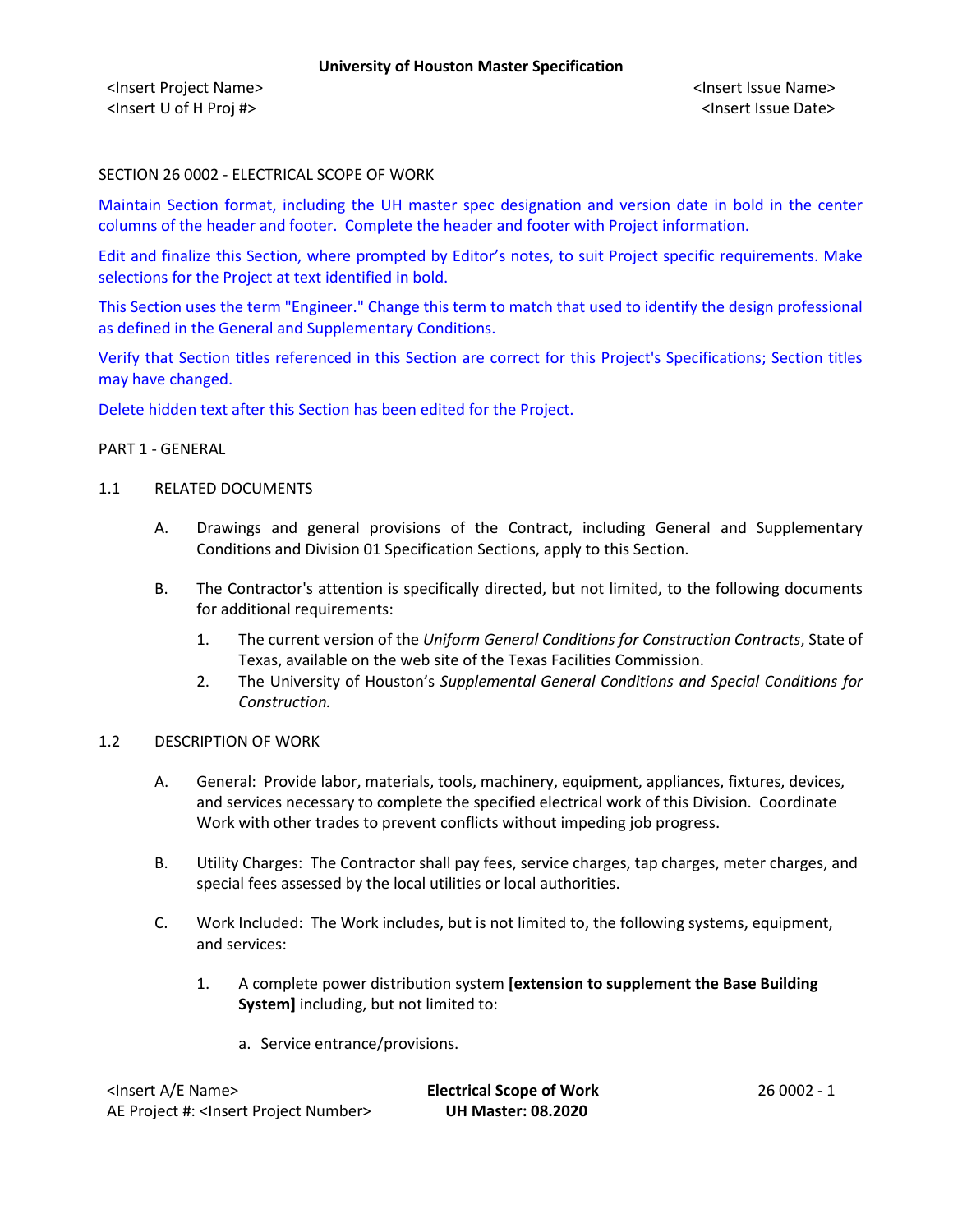## **University of Houston Master Specification**

<Insert Project Name> <Insert Issue Name> <Insert U of H Proj #> <Insert Issue Date>

- b. Switchboards/Switchgear/Unit Substations **[modifications]**.
- c. Cable feeders and raceways.
- d. Busway.
- e. Automatic Transfer Switches.
- f. Motor Control Centers/Enclosed Motor Controllers/VFD.
- g. Emergency Generator paralleling switchgear.
- h. Panelboards.
- i. Transformers.
- j. Packaged Electric Generating System.
- k. Surge Protection Devices.
- l. Lightning Protection System.
- m. Grounding System
- n. Fire Alarm System.
- o. BAS System
- p. Lighting Fixtures, LED Lamps and Drivers
- 2. A complete emergency power system **[extension to supplement the Base Building System]** including, but not limited to:
	- a. **[Engine Generator(s).] [Battery Emergency Power Supply.]**
	- **b. [Generator paralleling switchgear.]**
	- c. Automatic transfer switches and controls.
	- d. Cable feeders and raceways.
	- e. Distribution panels.
	- f. Panelboards.
	- g. Transformers.
	- h. Enclosed circuit breakers, switches and fuses.
	- i. All other components shown on the Drawings, specified or required for a fully operational emergency power systems.
- 3. A complete lighting system including, but not limited to:
	- a. Lighting fixtures and LED lamps.
	- b. Exit and egress lighting fixtures and LED lamps.
	- c. Switches, dimming and controls.
	- d. Branch circuit wiring and raceways.
	- e. All other components shown on the Drawings, specified or required for a fully operational lighting system.
- 4. A complete branch circuit distribution system including, but not limited to:
	- a. Branch circuit wiring and raceways.
	- b. Wiring devices.
	- c. Multi-outlet assemblies.

<Insert A/E Name> **Electrical Scope of Work** 26 0002 - 2 AE Project #: <Insert Project Number> **UH Master: 08.2020**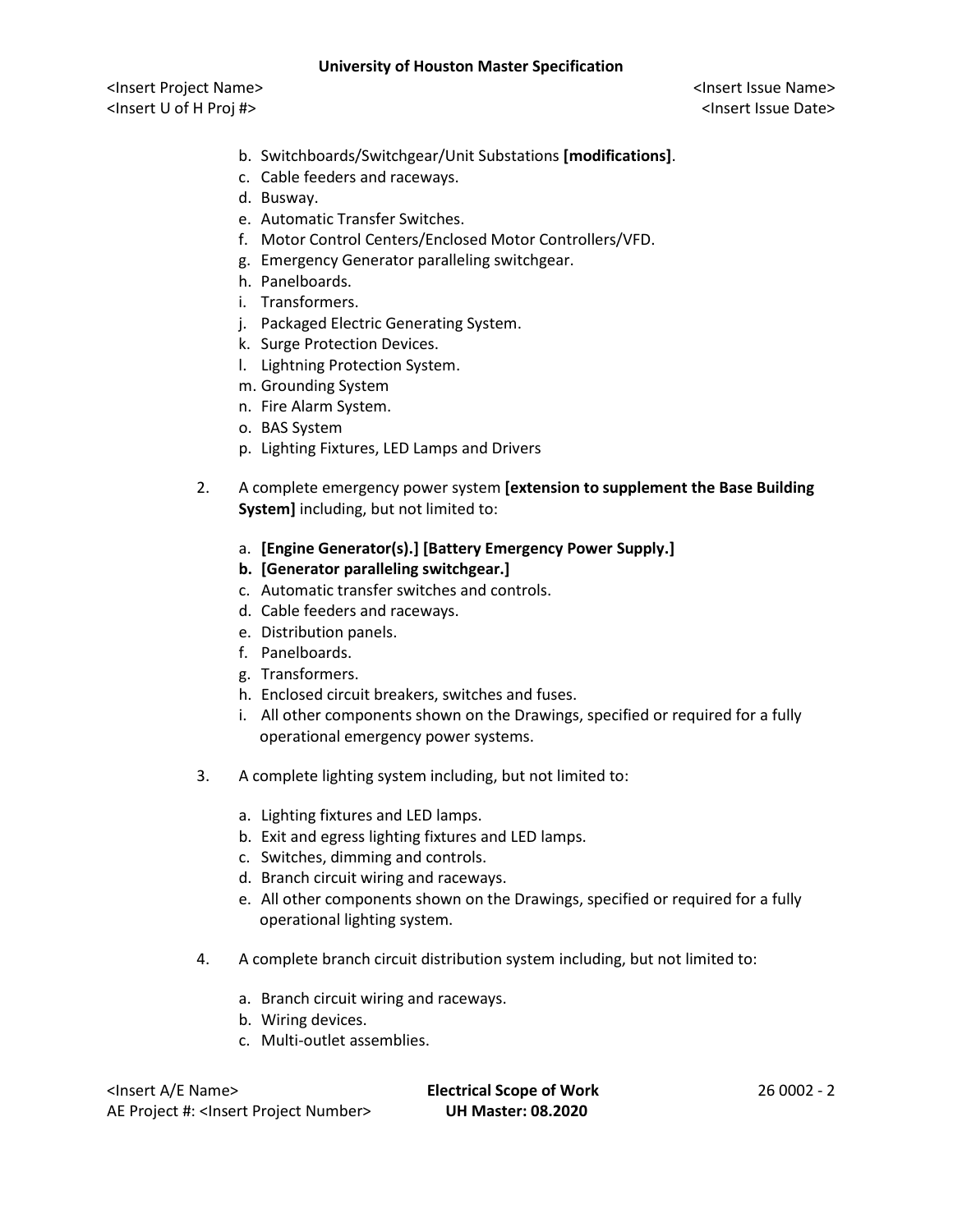## **University of Houston Master Specification**

<Insert Project Name> <Insert Issue Name> <Insert U of H Proj #> <Insert Issue Date>

- d. Safety and disconnect switches.
- e. Relays, contactors and controls.
- f. Connections to motors and equipment.
- g. All other components shown on the Drawings, specified or required for a fully operational branch circuit distribution system.
- 5. A complete grounding system including, but not limited to:
	- a. Ground Rods and Electrodes.
	- b. Bonding.
	- c. Ground conductors and raceways.
	- d. All other components shown on the Drawings, specified or required for a fully operational grounding system.
- 6. A complete system of miscellaneous electric controls and control wiring as shown on the Drawings and specified.

# 7. **[A complete lightning protection system.]**

- 8. A complete fire alarm system **[extension to supplement the Base Building System]** including, but not limited to:
	- a. Fire detection.
	- b. **[Voice],** tone and visual alarm.
	- **c. [Fire Command Station.]**
	- **d. [Firefighter's telephone system.]**
	- **e. [HVAC system control/override system.]**
	- **f. [Fire [pump and fire] protection valve supervision and flow switch monitoring.]**
	- **g. [Security access control/override.]**
	- h. All other components shown on the Drawings, specified or required for a fully operational fire alarm system.
- 9. **[Provisions for installation of voice/data cabling], [master antenna/cable television], [audio/visual], [and security] systems] [A complete system of voice/data cabling]** including, but not limited to:
	- a. **[Voice/Data] [and CATV]** service entrance provisions.
	- **b. [Terminal facilities.]**
	- **c. [Voice/Data cable.]**
	- d. Voice/Data outlet**[s] [provisions].**
	- e. Outlet boxes, junction boxes, raceways, **[cable tray,] [sleeves]** and riser provisions.
	- f. All other components shown on the Drawings, specified or required for a complete **[system of provisions to install voice/data cabling], [master antenna/cable television**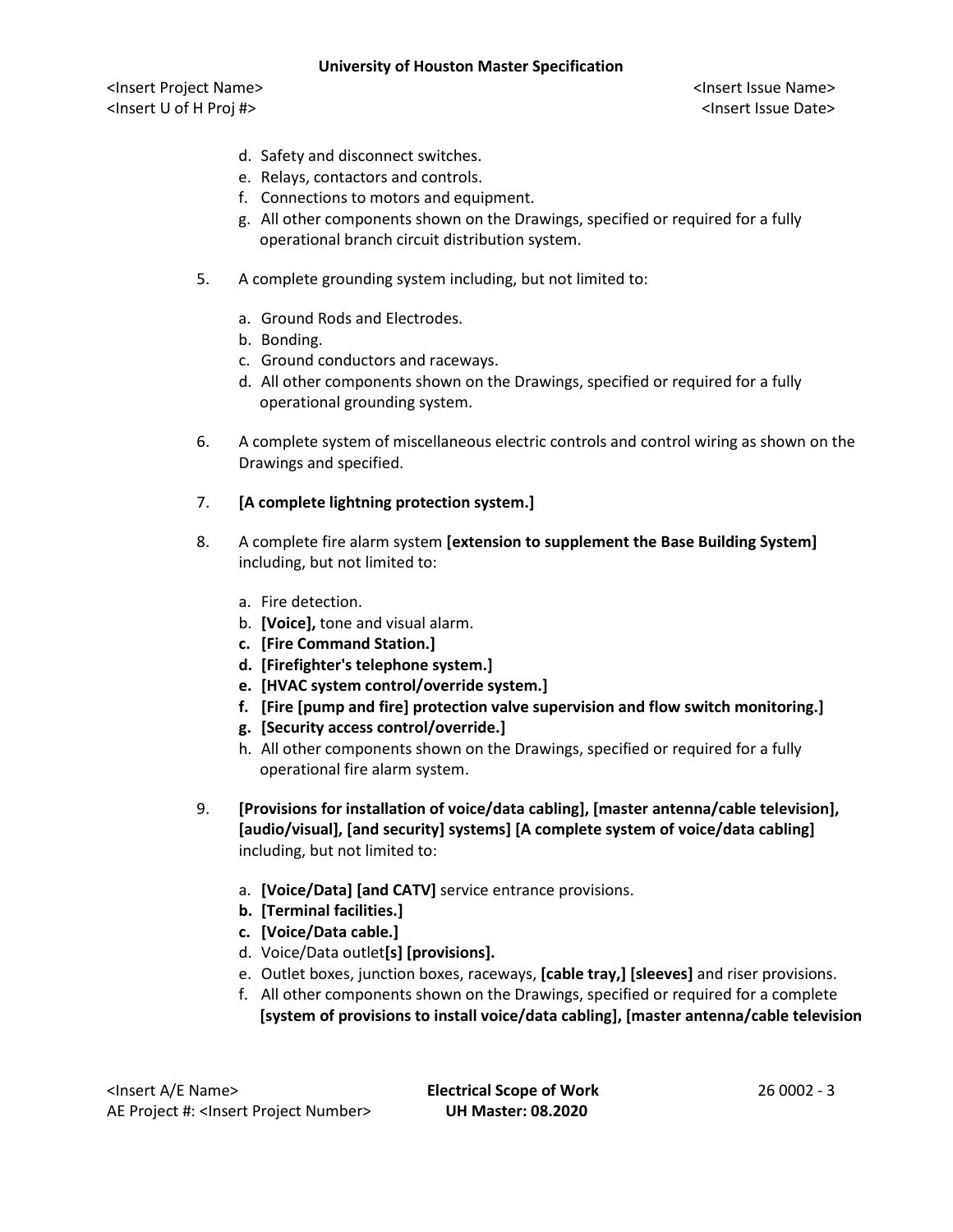# **system], [audio/visual systems], [and security systems] [and operational voice/data cabling system.]**

- 10. Electrical provisions for the **[Building Automation Systems (BAS)] [HVAC controls]** specified in Division **[23] [25]** including, but not limited to:
	- a. Provide control power to all **[BAS] [HVAC]** control panel locations as shown on the Electrical Drawings. **[Power supply to the temperature control air compressors.]** All **[BAS] [HVAC]** control wiring and other required control power shall be included in the work of Division **[23] [25]**.
	- b. Fire alarm interface relays **[and addressable input devices]** is specified in Division 26. Control wiring to these relays is specified in Division **[23] [25]**.
- 11. Electrical testing and certification as specified.
- 12. Housekeeping pads, **[concrete ductbank encasement] and other supports as required for electrical equipment and components.]**
- 13. **[Access doors for access to concealed electrical equipment and devices.]**
- 14. Connections to equipment furnished by the General Contractor or other Divisions.
- 15. Connections for Owner-furnished equipment where shown on the Drawings or specified.
- 16. **[A short circuit analysis/coordination study as specified.] [Ground grid study.] [Harmonic studies comply with IEEE 519.] [Grounding study to comply with NEC 250 requirements.] [University electrical AHJ shall provide point of common coupling location for IEEE 519 study.]**
- 17. **[Nurse call/code blue systems as specified.]**
- 18. Additional items as shown on the Drawings or specified.
- 19. Structural Openings:
	- **a. [The Electrical Contractor shall be responsible for coordinating all required openings in new construction with the General Contractor and furnishing and locating forms where appropriate.]**
	- **b. [The Electrical Contractor shall provide the Structural Engineer with locations, dimensions, and weights of his equipment to be supported by the floor and roof structural systems immediately following the awarding of the Contract. The final locations of his equipment shall be subject to the approval of the Structural Engineer. The Electrical Contractor shall provide accessories necessary to hang his equipment from structure at locations and in a manner approved by the Structural Engineer.]**
	- **c. [The Electrical Contractor shall provide roof jacks or pitch pockets for conduit passing through the roof which is not installed within equipment roof curbs.**
	- d. **[The Electrical Contractor shall be responsible for coordinating all required openings in existing construction with the General Contractor and [Landlord] [Owner] and shall be responsible for cutting or drilling required openings in a manner which is acceptable to the [Landlord] [Owner] [and] Structural Engineer. Cutting and drilling**